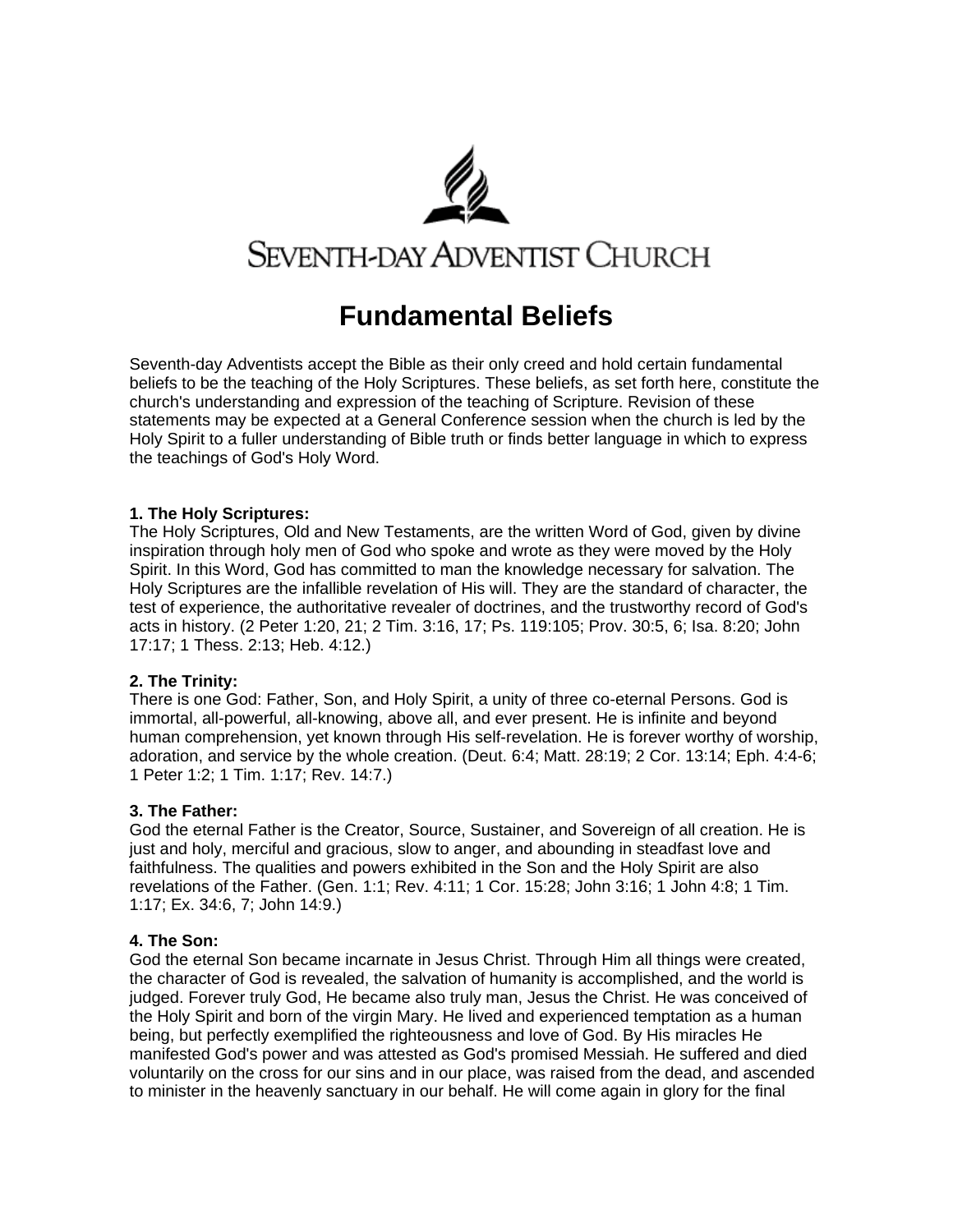deliverance of His people and the restoration of all things. (John 1:1-3, 14; Col. 1:15-19; John 10:30; 14:9; Rom. 6:23; 2 Cor. 5:17-19; John 5:22; Luke 1:35; Phil. 2:5-11; Heb. 2:9-18; 1 Cor. 15:3, 4; Heb. 8:1, 2; John 14:1-3.)

# **5. The Holy Spirit:**

God the eternal Spirit was active with the Father and the Son in Creation, incarnation, and redemption. He inspired the writers of Scripture. He filled Christ's life with power. He draws and convicts human beings; and those who respond He renews and transforms into the image of God. Sent by the Father and the Son to be always with His children, He extends spiritual gifts to the church, empowers it to bear witness to Christ, and in harmony with the Scriptures leads it into all truth. (Gen. 1:1, 2; Luke 1:35; 4:18; Acts 10:38; 2 Peter 1:21; 2 Cor. 3:18; Eph. 4:11, 12; Acts 1:8; John 14:16-18, 26; 15:26, 27; 16:7-13.)

# **6. Creation**:

God is Creator of all things, and has revealed in Scripture the authentic account of His creative activity. In six days the Lord made "the heaven and the earth" and all living things upon the earth, and rested on the seventh day of that first week. Thus He established the Sabbath as a perpetual memorial of His completed creative work. The first man and woman were made in the image of God as the crowning work of Creation, given dominion over the world, and charged with responsibility to care for it. When the world was finished it was ``very good,'' declaring the glory of God. (Gen. 1; 2; Ex. 20:8-11; Ps. 19:1-6; 33:6, 9; 104; Heb. 11:3.)

# **7. The Nature of Man**:

Man and woman were made in the image of God with individuality, the power and freedom to think and to do. Though created free beings, each is an indivisible unity of body, mind, and spirit, dependent upon God for life and breath and all else. When our first parents disobeyed God, they denied their dependence upon Him and fell from their high position under God. The image of God in them was marred and they became subject to death. Their descendants share this fallen nature and its consequences. They are born with weaknesses and tendencies to evil. But God in Christ reconciled the world to Himself and by His Spirit restores in penitent mortals the image of their Maker. Created for the glory of God, they are called to love Him and one another, and to care for their environment. (Gen. 1:26-28; 2:7; Ps. 8:4-8; Acts 17:24-28; Gen. 3; Ps. 51:5; Rom. 5:12-17; 2 Cor. 5:19, 20; Ps. 51:10; 1 John 4:7, 8, 11, 20; Gen. 2:15.)

# **8. The Great Controversy**:

All humanity is now involved in a great controversy between Christ and Satan regarding the character of God, His law, and His sovereignty over the universe. This conflict originated in heaven when a created being, endowed with freedom of choice, in self-exaltation became Satan, God's adversary, and led into rebellion a portion of the angels. He introduced the spirit of rebellion into this world when he led Adam and Eve into sin. This human sin resulted in the distortion of the image of God in humanity, the disordering of the created world, and its eventual devastation at the time of the worldwide flood. Observed by the whole creation, this world became the arena of the universal conflict, out of which the God of love will ultimately be vindicated. To assist His people in this controversy, Christ sends the Holy Spirit and the loyal angels to guide, protect, and sustain them in the way of salvation. (Rev. 12:4-9; Isa. 14:12-14; Eze. 28:12-18; Gen. 3; Rom. 1:19-32; 5:12-21; 8:19-22; Gen. 6-8; 2 Peter 3:6; 1 Cor. 4:9; Heb. 1:14.)

# **9. The Life, Death, and Resurrection of Christ**:

In Christ's life of perfect obedience to God's will, His suffering, death, and resurrection, God provided the only means of atonement for human sin, so that those who by faith accept this atonement may have eternal life, and the whole creation may better understand the infinite and holy love of the Creator. This perfect atonement vindicates the righteousness of God's law and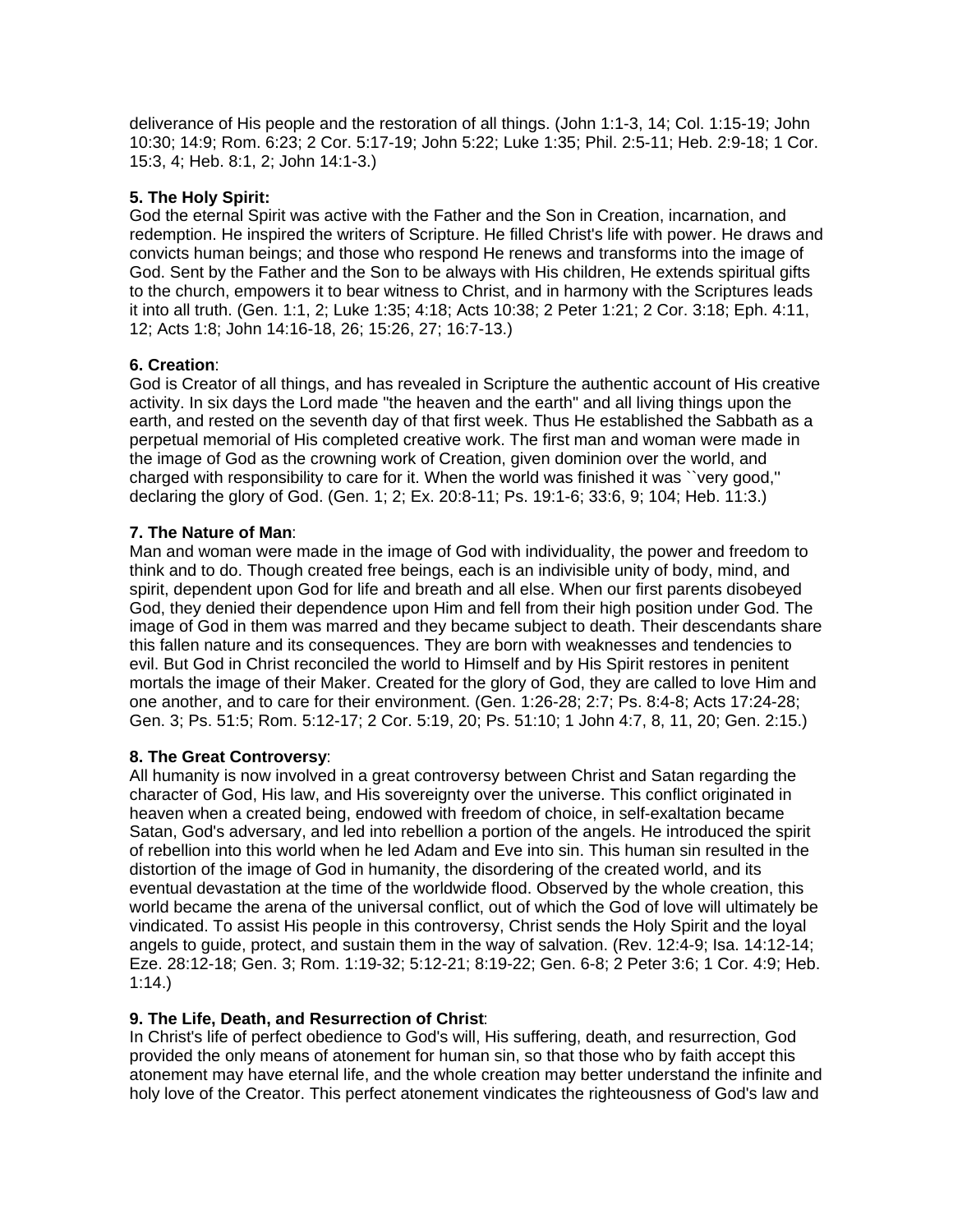the graciousness of His character; for it both condemns our sin and provides for our forgiveness. The death of Christ is substitutionary and expiatory, reconciling and transforming. The resurrection of Christ proclaims God's triumph over the forces of evil, and for those who accept the atonement assures their final victory over sin and death. It declares the Lordship of Jesus Christ, before whom every knee in heaven and on earth will bow. (John 3:16; Isa. 53; 1 Peter 2:21, 22; 1 Cor. 15:3, 4, 20-22; 2 Cor. 5:14, 15, 19-21; Rom. 1:4; 3:25; 4:25; 8:3, 4; 1 John 2:2; 4:10; Col. 2:15; Phil. 2:6-11.)

#### **10. The Experience of Salvation**:

In infinite love and mercy God made Christ, who knew no sin, to be sin for us, so that in Him we might be made the righteousness of God. Led by the Holy Spirit we sense our need, acknowledge our sinfulness, repent of our transgressions, and exercise faith in Jesus as Lord and Christ, as Substitute and Example. This faith which receives salvation comes through the divine power of the Word and is the gift of God's grace. Through Christ we are justified, adopted as God's sons and daughters, and delivered from the lordship of sin. Through the Spirit we are born again and sanctified; the Spirit renews our minds, writes God's law of love in our hearts, and we are given the power to live a holy life. Abiding in Him we become partakers of the divine nature and have the assurance of salvation now and in the judgment. (2 Cor. 5:17-21; John 3:16; Gal. 1:4; 4:4-7; Titus 3:3-7; John 16:8; Gal. 3:13, 14; 1 Peter 2:21, 22; Rom. 10:17; Luke 17:5; Mark 9:23, 24; Eph. 2:5-10; Rom. 3:21-26; Col. 1:13, 14; Rom. 8:14-17; Gal. 3:26; John 3:3-8; 1 Peter 1:23; Rom. 12:2; Heb. 8:7-12; Eze. 36:25-27; 2 Peter 1:3, 4; Rom. 8:1-4; 5:6-10.)

#### **11. Growing in Christ:**

By His death on the cross Jesus triumphed over the forces of evil. He who subjugated the demonic spirits during His earthly ministry has broken their power and made certain their ultimate doom. Jesus' victory gives us victory over the evil forces that still seek to control us, as we walk with Him in peace, joy, and assurance of His love. Now the Holy Spirit dwells within us and empowers us. Continually committed to Jesus as our Saviour and Lord, we are set free from the burden of our past deeds. No longer do we live in the darkness, fear of evil powers, ignorance, and meaninglessness of our former way of life. In this new freedom in Jesus, we are called to grow into the likeness of His character, communing with Him daily in prayer, feeding on His Word, meditating on it and on His providence, singing His praises, gathering together for worship, and participating in the mission of the Church. As we give ourselves in loving service to those around us and in witnessing to His salvation, His constant presence with us through the Spirit transforms every moment and every task into a spiritual experience. (Ps 1:1, 2; 23:4; 77:11, 12; Col 1:13, 14; 2:6, 14, 15; Luke 10:17-20; Eph 5:19, 20; 6:12-18; 1 Thess 5:23; 2 Peter 2:9; 3:18; 2 Cor. 3:17, 18; Phil 3:7-14; 1 Thess 5:16-18; Matt 20:25-28; John 20:21; Gal 5:22-25; Rom 8:38, 39; 1 John 4:4; Heb 10:25.)

# **12. The Church**:

The church is the community of believers who confess Jesus Christ as Lord and Saviour. In continuity with the people of God in Old Testament times, we are called out from the world; and we join together for worship, for fellowship, for instruction in the Word, for the celebration of the Lord's Supper, for service to all mankind, and for the worldwide proclamation of the gospel. The church derives its authority from Christ, who is the incarnate Word, and from the Scriptures, which are the written Word. The church is God's family; adopted by Him as children, its members live on the basis of the new covenant. The church is the body of Christ, a community of faith of which Christ Himself is the Head. The church is the bride for whom Christ died that He might sanctify and cleanse her. At His return in triumph, He will present her to Himself a glorious church, the faithful of all the ages, the purchase of His blood, not having spot or wrinkle, but holy and without blemish. (Gen. 12:3; Acts 7:38; Eph. 4:11-15; 3:8-11; Matt. 28:19, 20; 16:13-20; 18:18; Eph. 2:19-22; 1:22, 23; 5:23-27; Col. 1:17, 18.)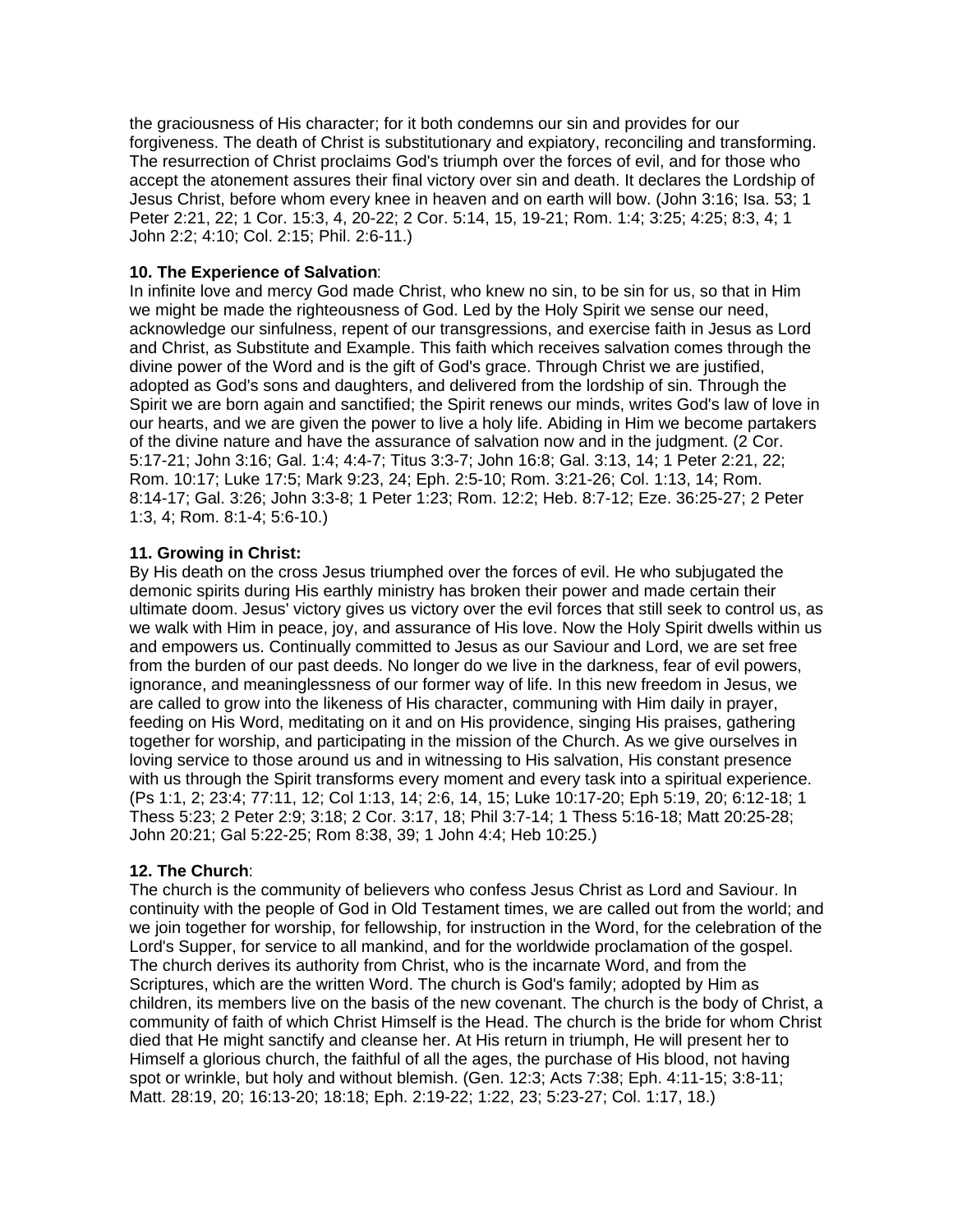# **13. The Remnant and Its Mission**:

The universal church is composed of all who truly believe in Christ, but in the last days, a time of widespread apostasy, a remnant has been called out to keep the commandments of God and the faith of Jesus. This remnant announces the arrival of the judgment hour, proclaims salvation through Christ, and heralds the approach of His second advent. This proclamation is symbolized by the three angels of Revelation 14; it coincides with the work of judgment in heaven and results in a work of repentance and reform on earth. Every believer is called to have a personal part in this worldwide witness. (Rev. 12:17; 14:6-12; 18:1-4; 2 Cor. 5:10; Jude 3, 14; 1 Peter 1:16-19; 2 Peter 3:10-14; Rev. 21:1-14.)

# **14. Unity in the Body of Christ**:

The church is one body with many members, called from every nation, kindred, tongue, and people. In Christ we are a new creation; distinctions of race, culture, learning, and nationality, and differences between high and low, rich and poor, male and female, must not be divisive among us. We are all equal in Christ, who by one Spirit has bonded us into one fellowship with Him and with one another; we are to serve and be served without partiality or reservation. Through the revelation of Jesus Christ in the Scriptures we share the same faith and hope, and reach out in one witness to all. This unity has its source in the oneness of the triune God, who has adopted us as His children. (Rom. 12:4, 5; 1 Cor. 12:12-14; Matt. 28:19, 20; Ps. 133:1; 2 Cor. 5:16, 17; Acts 17:26, 27; Gal. 3:27, 29; Col. 3:10-15; Eph. 4:14-16; 4:1-6; John 17:20-23.)

# **15. Baptism**:

By baptism we confess our faith in the death and resurrection of Jesus Christ, and testify of our death to sin and of our purpose to walk in newness of life. Thus we acknowledge Christ as Lord and Saviour, become His people, and are received as members by His church. Baptism is a symbol of our union with Christ, the forgiveness of our sins, and our reception of the Holy Spirit. It is by immersion in water and is contingent on an affirmation of faith in Jesus and evidence of repentance of sin. It follows instruction in the Holy Scriptures and acceptance of their teachings. (Rom. 6:1-6; Col. 2:12, 13; Acts 16:30-33; 22:16; 2:38; Matt. 28:19, 20.)

# **16. The Lord's Supper**:

The Lord's Supper is a participation in the emblems of the body and blood of Jesus as an expression of faith in Him, our Lord and Saviour. In this experience of communion Christ is present to meet and strengthen His people. As we partake, we joyfully proclaim the Lord's death until He comes again. Preparation for the Supper includes self-examination, repentance, and confession. The Master ordained the service of foot washing to signify renewed cleansing, to express a willingness to serve one another in Christlike humility, and to unite our hearts in love. The communion service is open to all believing Christians. (1 Cor. 10:16, 17; 11:23-30; Matt. 26:17-30; Rev. 3:20; John 6:48-63; 13:1-17.)

# **17. Spiritual Gifts and Ministries**:

God bestows upon all members of His church in every age spiritual gifts which each member is to employ in loving ministry for the common good of the church and of humanity. Given by the agency of the Holy Spirit, who apportions to each member as He wills, the gifts provide all abilities and ministries needed by the church to fulfill its divinely ordained functions. According to the Scriptures, these gifts include such ministries as faith, healing, prophecy, proclamation, teaching, administration, reconciliation, compassion, and self-sacrificing service and charity for the help and encouragement of people. Some members are called of God and endowed by the Spirit for functions recognized by the church in pastoral, evangelistic, apostolic, and teaching ministries particularly needed to equip the members for service, to build up the church to spiritual maturity, and to foster unity of the faith and knowledge of God. When members employ these spiritual gifts as faithful stewards of God's varied grace, the church is protected from the destructive influence of false doctrine, grows with a growth that is from God, and is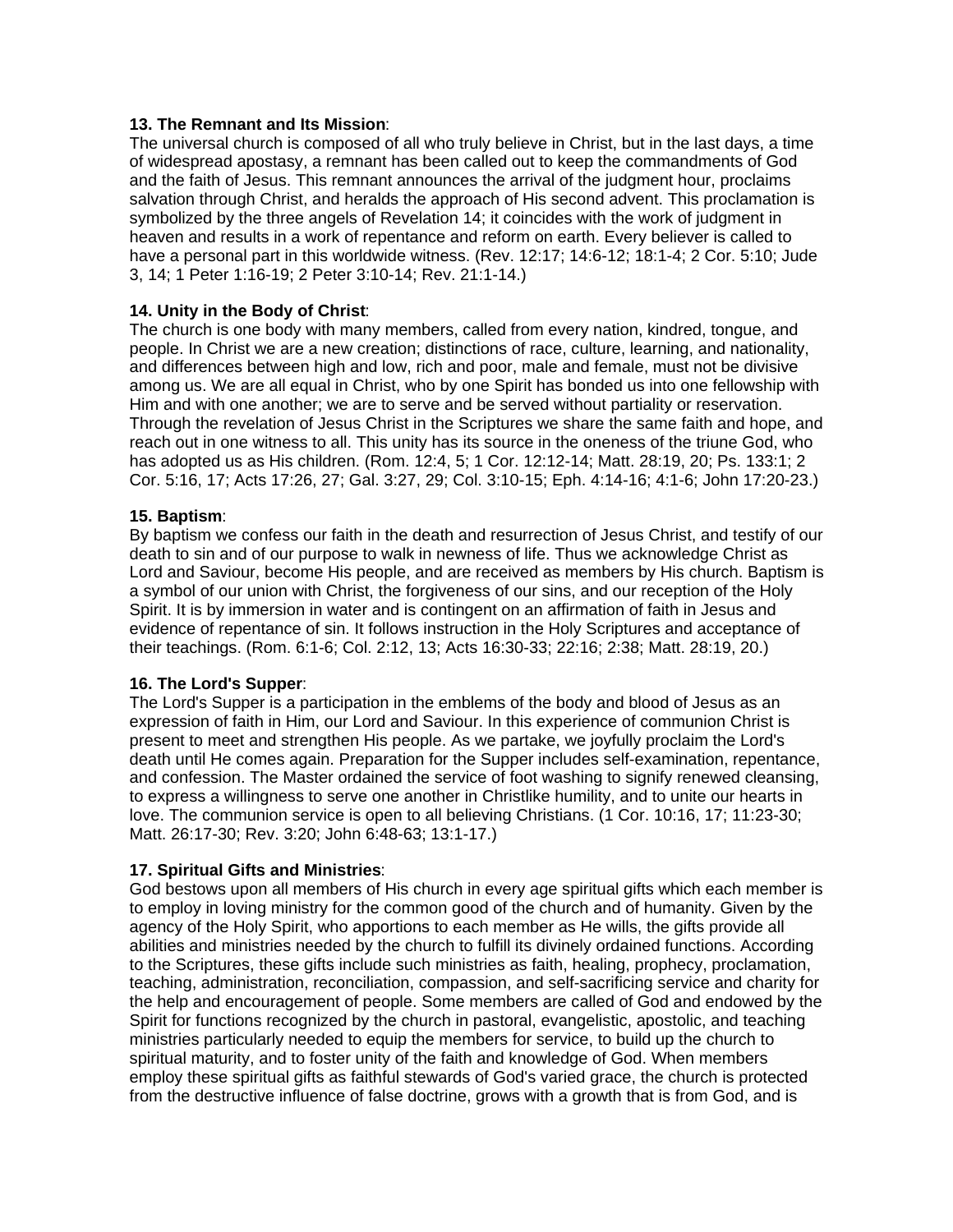built up in faith and love. (Rom. 12:4-8; 1 Cor. 12:9-11, 27, 28; Eph. 4:8, 11-16; Acts 6:1-7; 1 Tim. 3:1-13; 1 Peter 4:10, 11.)

# **18. The Gift of Prophecy**:

One of the gifts of the Holy Spirit is prophecy. This gift is an identifying mark of the remnant church and was manifested in the ministry of Ellen. G. White . As the Lord's messenger, her writings are a continuing and authoritative source of truth which provide for the church comfort, guidance, instruction, and correction. They also make clear that the Bible is the standard by which all teaching and experience must be tested. (Joel 2:28, 29; Acts 2:14-21; Heb. 1:1-3; Rev. 12:17; 19:10.)

#### **19. The Law of God**:

The great principles of God's law are embodied in the Ten Commandments and exemplified in the life of Christ. They express God's love, will, and purposes concerning human conduct and relationships and are binding upon all people in every age. These precepts are the basis of God's covenant with His people and the standard in God's judgment. Through the agency of the Holy Spirit they point out sin and awaken a sense of need for a Saviour. Salvation is all of grace and not of works, but its fruitage is obedience to the Commandments. This obedience develops Christian character and results in a sense of well-being. It is an evidence of our love for the Lord and our concern for our fellow men. The obedience of faith demonstrates the power of Christ to transform lives, and therefore strengthens Christian witness. (Ex. 20:1-17; Ps. 40:7, 8; Matt. 22:36-40; Deut. 28:1-14; Matt. 5:17-20; Heb. 8:8-10; John 15:7-10; Eph. 2:8-10; 1 John 5:3; Rom. 8:3, 4; Ps. 19:7-14.)

#### **20. The Sabbath**:

The beneficent Creator, after the six days of Creation, rested on the seventh day and instituted the Sabbath for all people as a memorial of Creation. The fourth commandment of God's unchangeable law requires the observance of this seventh-day Sabbath as the day of rest, worship, and ministry in harmony with the teaching and practice of Jesus, the Lord of the Sabbath. The Sabbath is a day of delightful communion with God and one another. It is a symbol of our redemption in Christ, a sign of our sanctification, a token of our allegiance, and a foretaste of our eternal future in God's kingdom. The Sabbath is God's perpetual sign of His eternal covenant between Him and His people. Joyful observance of this holy time from evening to evening, sunset to sunset, is a celebration of God's creative and redemptive acts. (Gen. 2:1-3; Ex. 20:8-11; Luke 4:16; Isa. 56:5, 6; 58:13, 14; Matt. 12:1-12; Ex. 31:13-17; Eze. 20:12, 20; Deut. 5:12-15; Heb. 4:1-11; Lev. 23:32; Mark 1:32.)

# **21. Stewardship**:

We are God's stewards, entrusted by Him with time and opportunities, abilities and possessions, and the blessings of the earth and its resources. We are responsible to Him for their proper use. We acknowledge God's ownership by faithful service to Him and our fellow men, and by returning tithes and giving offerings for the proclamation of His gospel and the support and growth of His church. Stewardship is a privilege given to us by God for nurture in love and the victory over selfishness and covetousness. The steward rejoices in the blessings that come to others as a result of his faithfulness. (Gen. 1:26-28; 2:15; 1 Chron. 29:14; Haggai 1:3-11; Mal. 3:8-12; 1 Cor. 9:9-14; Matt. 23:23; 2 Cor. 8:1-15; Rom. 15:26, 27.)

# **22. Christian Behavior**:

We are called to be a godly people who think, feel, and act in harmony with the principles of heaven. For the Spirit to recreate in us the character of our Lord we involve ourselves only in those things which will produce Christlike purity, health, and joy in our lives. This means that our amusement and entertainment should meet the highest standards of Christian taste and beauty. While recognizing cultural differences, our dress is to be simple, modest, and neat,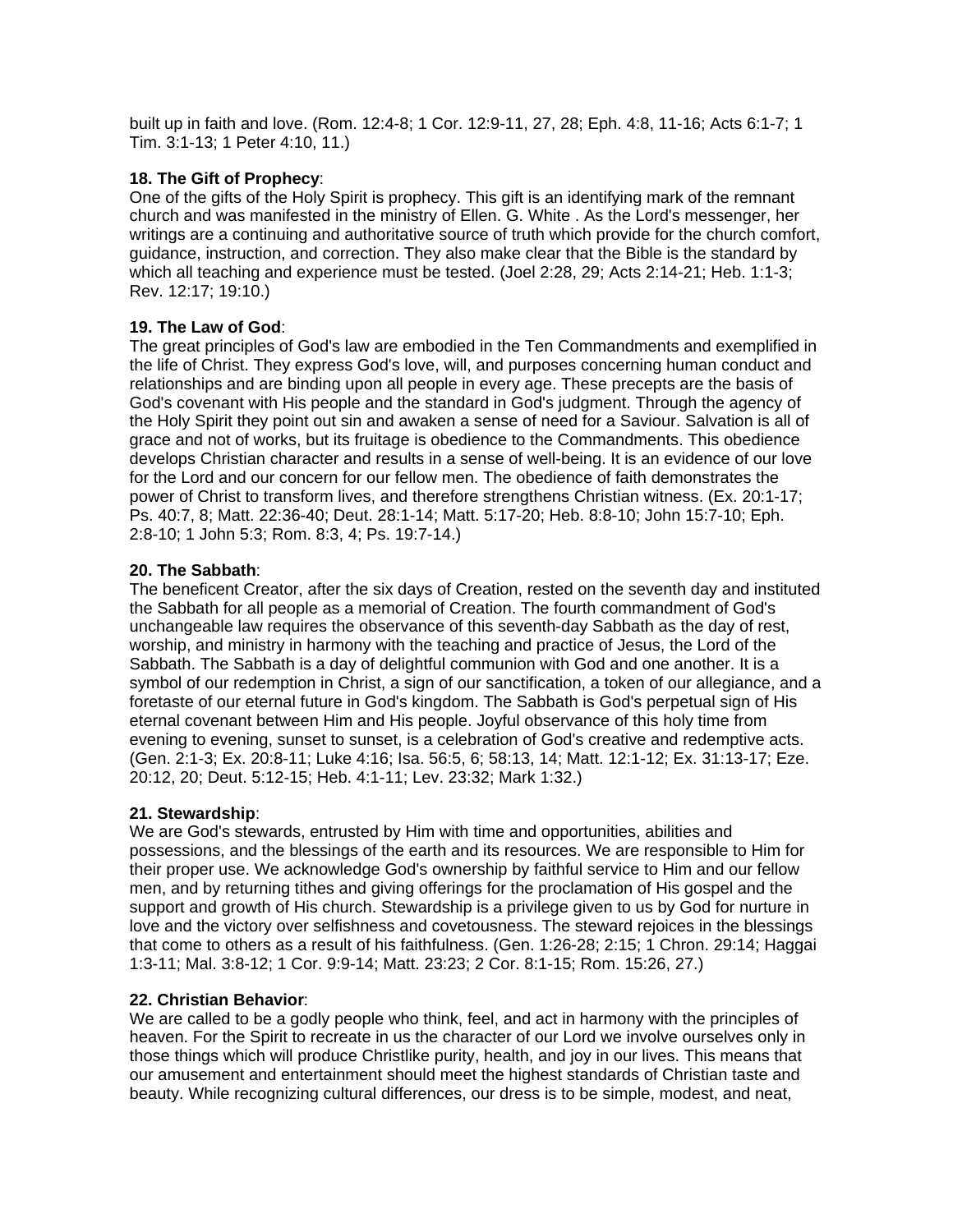befitting those whose true beauty does not consist of outward adornment but in the imperishable ornament of a gentle and quiet spirit. It also means that because our bodies are the temples of the Holy Spirit, we are to care for them intelligently. Along with adequate exercise and rest, we are to adopt the most healthful diet possible and abstain from the unclean foods identified in the Scriptures. Since alcoholic beverages, tobacco, and the irresponsible use of drugs and narcotics are harmful to our bodies, we are to abstain from them as well. Instead, we are to engage in whatever brings our thoughts and bodies into the discipline of Christ, who desires our wholesomeness, joy, and goodness. (Rom. 12:1, 2; 1 John 2:6; Eph. 5:1-21; Phil. 4:8; 2 Cor. 10:5; 6:14-7:1; 1 Peter 3:1-4; 1 Cor. 6:19, 20; 10:31; Lev. 11:1-47; 3 John 2.)

# **23. Marriage and the Family**:

Marriage was divinely established in Eden and affirmed by Jesus to be a lifelong union between a man and a woman in loving companionship. For the Christian a marriage commitment is to God as well as to the spouse, and should be entered into only between partners who share a common faith. Mutual love, honor, respect, and responsibility are the fabric of this relationship, which is to reflect the love, sanctity, closeness, and permanence of the relationship between Christ and His church. Regarding divorce, Jesus taught that the person who divorces a spouse, except for fornication, and marries another, commits adultery. Although some family relationships may fall short of the ideal, marriage partners who fully commit themselves to each other in Christ may achieve loving unity through the guidance of the Spirit and the nurture of the church. God blesses the family and intends that its members shall assist each other toward complete maturity. Parents are to bring up their children to love and obey the Lord. By their example and their words they are to teach them that Christ is a loving disciplinarian, ever tender and caring, who wants them to become members of His body, the family of God. Increasing family closeness is one of the earmarks of the final gospel message. (Gen. 2:18-25; Matt. 19:3-9; John 2:1-11; 2 Cor. 6:14; Eph. 5:21-33; Matt. 5:31, 32; Mark 10:11, 12; Luke 16:18; 1 Cor. 7:10, 11; Ex. 20:12; Eph. 6:1-4; Deut. 6:5-9; Prov. 22:6; Mal. 4:5, 6.)

# **24. Christ's Ministry in the Heavenly Sanctuary**:

There is a sanctuary in heaven, the true tabernacle which the Lord set up and not man. In it Christ ministers on our behalf, making available to believers the benefits of His atoning sacrifice offered once for all on the cross. He was inaugurated as our great High Priest and began His intercessory ministry at the time of His ascension. In 1844, at the end of the prophetic period of 2300 days, He entered the second and last phase of His atoning ministry. It is a work of investigative judgment which is part of the ultimate disposition of all sin, typified by the cleansing of the ancient Hebrew sanctuary on the Day of Atonement. In that typical service the sanctuary was cleansed with the blood of animal sacrifices, but the heavenly things are purified with the perfect sacrifice of the blood of Jesus. The investigative judgment reveals to heavenly intelligences who among the dead are asleep in Christ and therefore, in Him, are deemed worthy to have part in the first resurrection. It also makes manifest who among the living are abiding in Christ, keeping the commandments of God and the faith of Jesus, and in Him, therefore, are ready for translation into His everlasting kingdom. This judgment vindicates the justice of God in saving those who believe in Jesus. It declares that those who have remained loyal to God shall receive the kingdom. The completion of this ministry of Christ will mark the close of human probation before the Second Advent. (Heb. 8:1-5; 4:14-16; 9:11-28; 10:19-22; 1:3; 2:16, 17; Dan. 7:9-27; 8:13, 14; 9:24-27; Num. 14:34; Eze. 4:6; Lev. 16; Rev. 14:6, 7; 20:12; 14:12; 22:12.)

# **25. The Second Coming of Christ**:

The second coming of Christ is the blessed hope of the church, the grand climax of the gospel. The Saviour's coming will be literal, personal, visible, and worldwide. When He returns, the